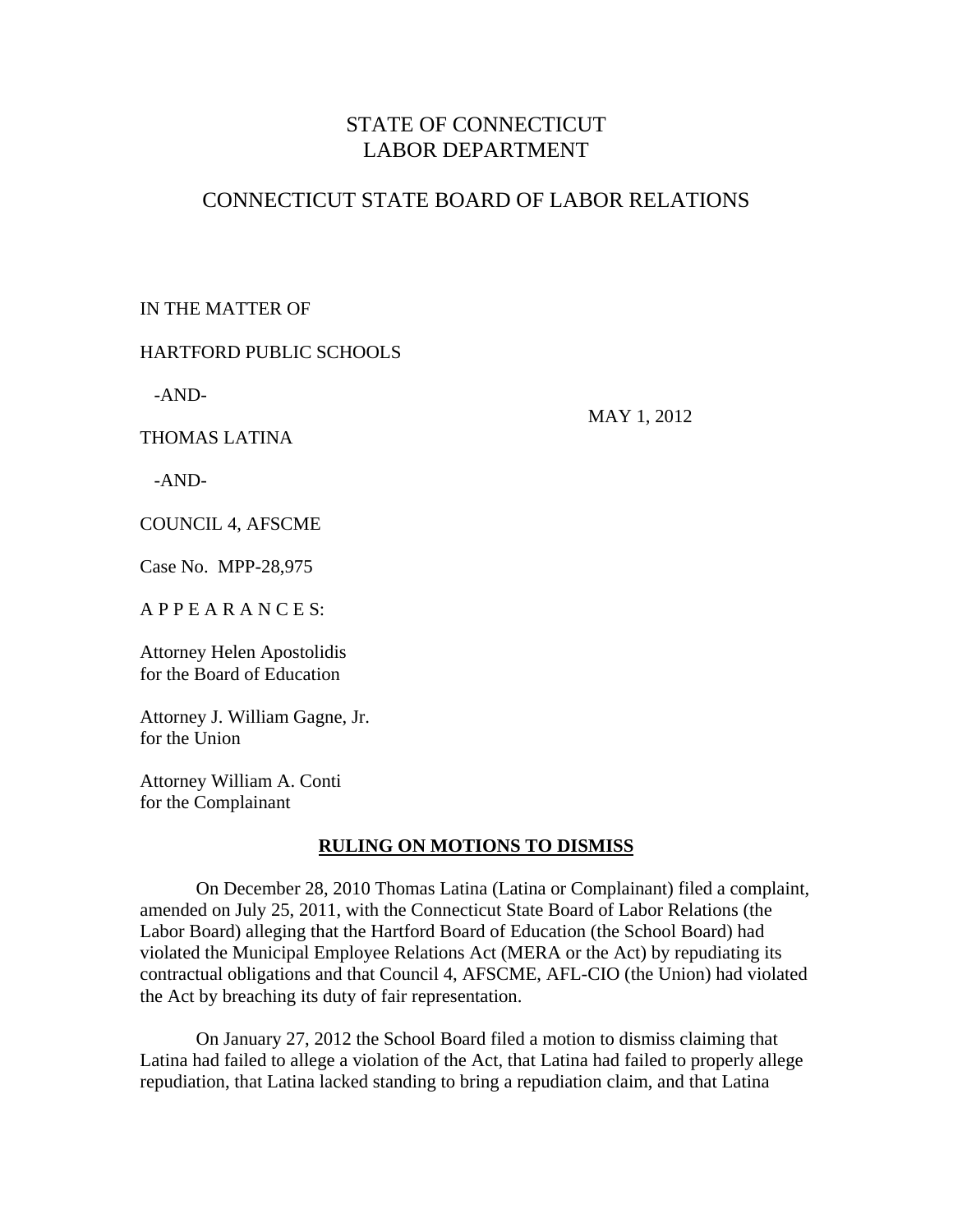signed a "last chance agreement" releasing the School Board from any and all claims then existing. On March 12, 2012 the Union filed a similar motion to dismiss.

#### **DISCUSSION**

#### **Background**

 For purposes of the motions to dismiss, we assume the following allegations of Latina's amended complaint to be true: $<sup>1</sup>$  $<sup>1</sup>$  $<sup>1</sup>$ </sup>

 The Hartford Public Schools . . . engaged in a pattern of malicious behavior against the undersigned, including badgering and abusing the undersigned, which gave rise to the incident which was used as an excuse to fire the Complainant. In addition, the Hartford Public Schools repudiated its contractual obligations by using a Last Chance Agreement dated July 22, 2008, to prevent the Complainant from pursuing his rights to grieve his illegal dismissal . . .

The Union failed to represent the undersigned in a grievance filed against the Hartford Public Schools for his illegal dismissal on December 13, 2010, violating their duty to fair representation; and that the Union showed animus towards the undersigned as a result of his personal inquiries previously made into changing union representation.

#### Discussion

The School Board initially claims that the Board has no jurisdiction over "simple issues of contract interpretation or discipline" and can only address wrongdoing which is a prohibited practice under the Act. In this case, however, Latina claims that but for the Union's breach of its duty of fair representation (DFR), the collective bargaining agreement would have been enforced and Latina reinstated to his former position. In short, this case is a "hybrid" breach of contract/DFR action recognized in *Vaca v. Sipes*, 386 U.S. 171 (1967) and recently discussed in *Piteau v. Hartford BOE*, 300 Conn. 667  $(2011).$ 

> Thus, "[s]uch [an action], as a formal matter, comprises two causes of action. The [action] against the employer rests on . . . a breach of the collective bargaining agreement. The [action] against the union is one for breach of the union's duty of fair representation. . . . Yet the two claims are

<span id="page-1-0"></span><sup>&</sup>lt;sup>1</sup> "When a . . . court decides a jurisdictional question raised by a pretrial motion to dismiss, it must consider the allegations of the complaint in their most favorable light . . . [A] court must take the facts to be those alleged in the complaint, including those facts necessarily implied from the allegations, construing them in a manner most favorable to the pleader." (Internal quotation marks omitted.) *Filippi v. Sullivan,* 273 Conn. 1, 8 (2005).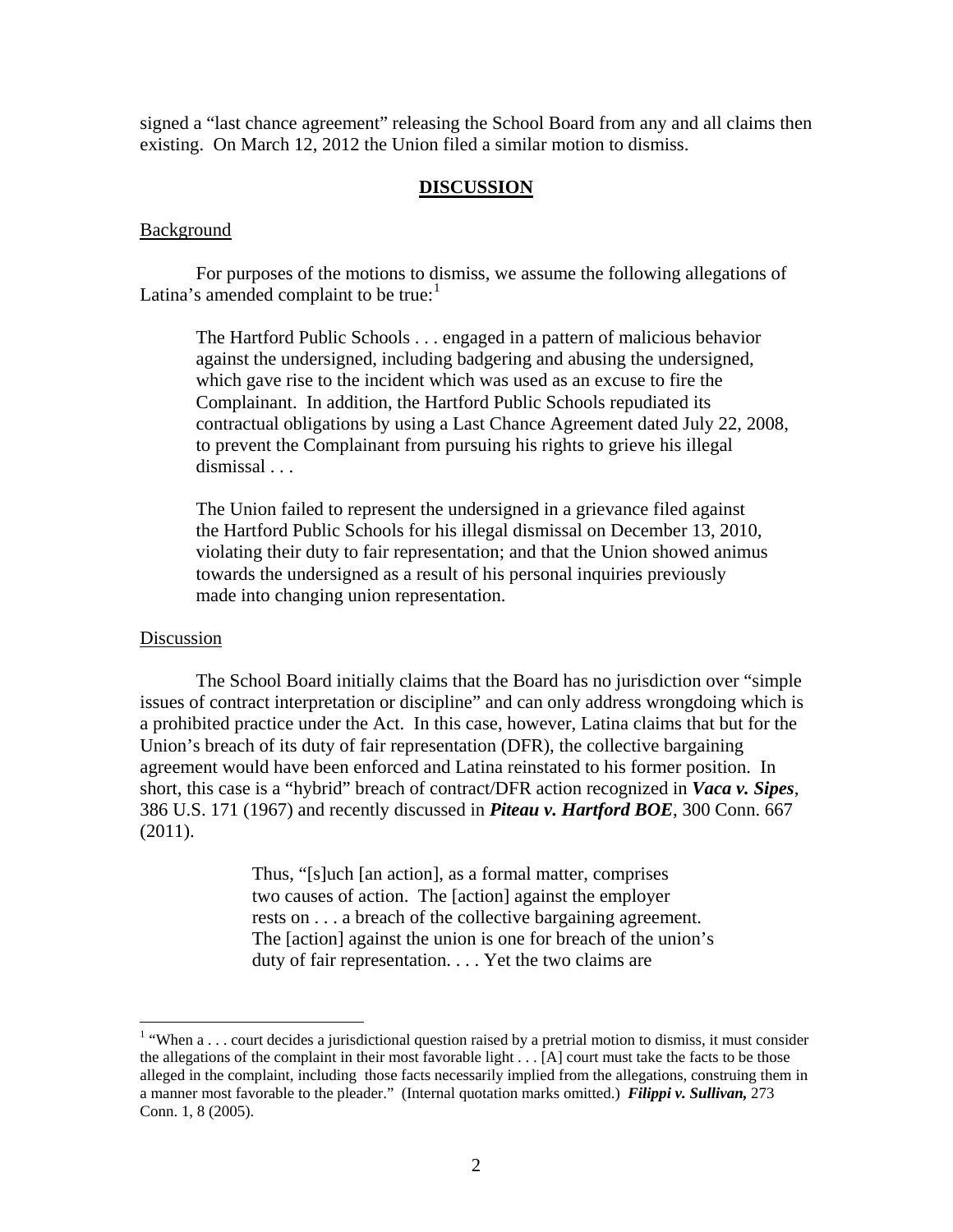inextricably interdependent. To prevail against either the company or the [u]nion . . . [employees] must [show] not only . . . that their discharge was contrary to the [agreement] but must also carry the burden of demonstrating breach of [the] duty [of fair representation] by the  $[u]$ nion  $\dots$ 

*Piteau v. Hartford BOE*, *supra,* 300 Conn. at 676 n. 12 (quoting *DelCostello v. Teamsters,* 462 U.S. 151, 164-65 (1983)). *Piteau v. Hartford BOE*, *supra,* expressly held that the Labor Board may address simple breach of contract claims which are part of a hybrid case:

[We] are aware of . . . [no authority stating] . . . that the board of labor relations may not exercise jurisdiction over a breach of contract claim when it is interdependent with a claim over which the board of labor relations does have jurisdiction. Indeed, we can perceive of no persuasive reason, why the board of labor relations would or should decline to exercise jurisdiction when the two claims are so inextricably linked that the plaintiff can prevail on one only by prevailing on the other.

### *Id.* at p. 689.

 Latina alleges that the School Board engaged in "malicious behavior . . . which gave rise to an incident which was used as an excuse to fire" him. Latina would naturally expect the Union to raise this conduct during grievance proceedings as a defense to his termination. Since Latina's claim against the School Board is intertwined with his claim that "[t]he Union failed to represent . . . [him] . . . in a grievance filed against" the School Board over the dismissal, the Labor Board has jurisdiction over Latina's claimed violation of the collective bargaining agreement and/or the last chance agreement.

 The School Board also argues that Latina does not articulate a recognized repudiation claim and that he is without standing to do so because the School Board owes him no duty to bargain. "The Labor Board has found that repudiation of a collective bargaining agreement may occur . . . where the respondent has taken an action based upon an interpretation of the contract and that interpretation is asserted in subjective bad faith by the respondent . . ." *City of Meriden*, Decision No. 4553 p. 7 (2011). Fairly read, the amended complaint alleges that the School Board *intentionally fabricated* an "incident which was used as an excuse to fire the Complainant." If true, this would constitute subjective bad faith within the scope of the test for repudiation and a potential defense to the discipline at issue. If, in fact, repudiation occurred, Latina would have standing to assert the Union's failure to challenge the repudiation as part of his claim against the Union.

 Lastly, the School Board alleges that Latina signed a "last chance agreement" in 2008 in which he agreed to "release . . . all . . . claims . . . relating to his employment with HPS . . . which she [sic] may have as a result in any act which has occurred . . . up to and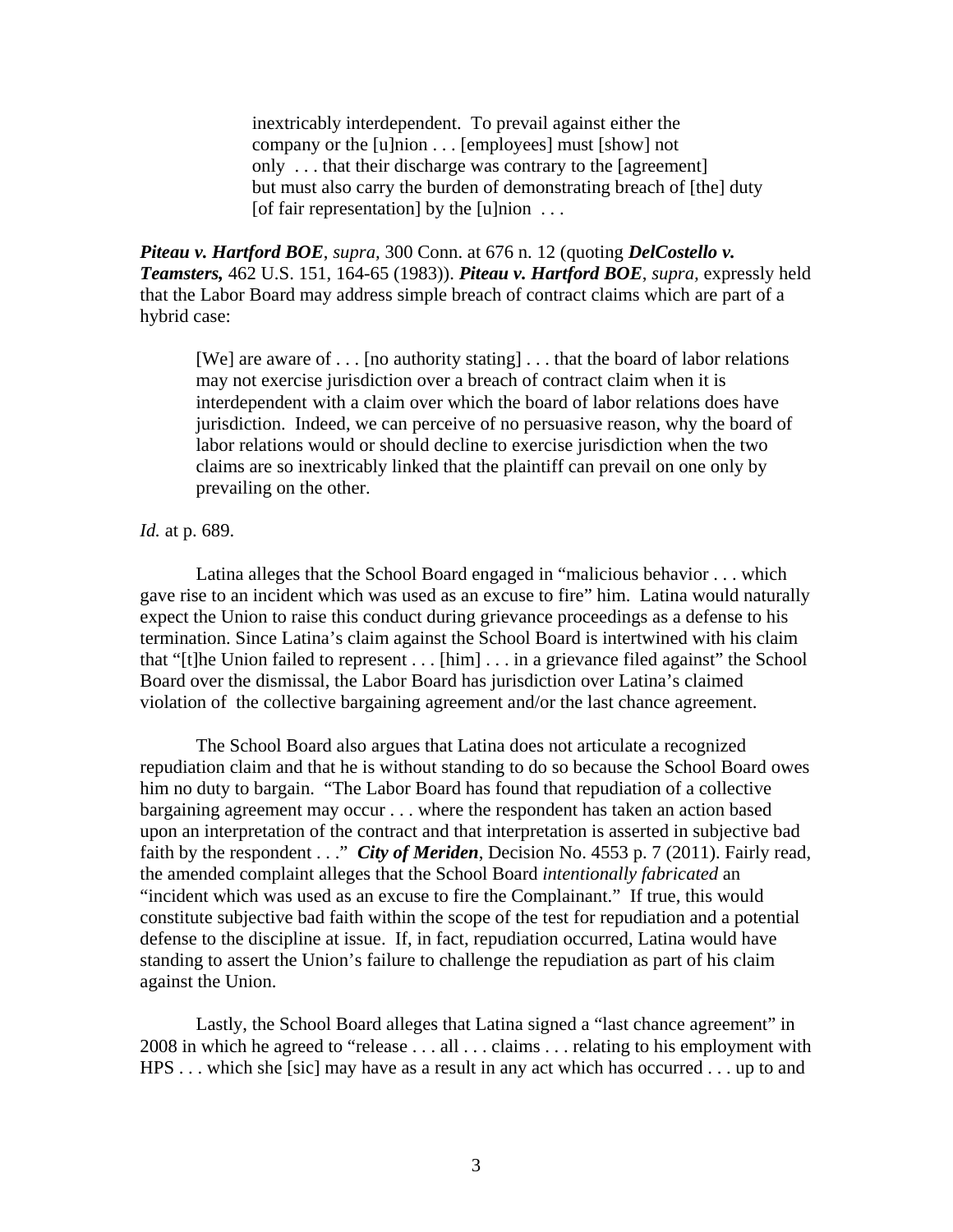including the date of her [sic] execution of this Agreement  $\ldots$ <sup>[2](#page-3-0)</sup> The School Board argues that this release bars the instant case and that "Complainant agreed that he would not pursue any claims arising out of and/or in any way related to the last Chance Agreement."

 Fairly read, Complainant's amended complaint concerns events which occurred *after* execution of the last chance agreement. In short, the release does not encompass future claims and as such, is not a bar to the instant case. Latina agreed to not "pursue any other grievances or any claims arising out of and/or in any way related *to the matters contained.*" Clearly those "matters" involved events and/or claims which occurred prior to the execution of the agreement. The School Board is free to defend its post-execution actions by arguing that such were authorized by the last chance agreement. This is different, however, from asserting that Latina's case is barred because in 2008 he released the School Board from all liability as to then non-existent future claims.

 For the above noted reasons the School Board's motion to dismiss is not dispositive of this case. The Union's motion is largely identical and as such must also be denied.

### **ORDER**

 By virtue of and pursuant to the powers vested in the Connecticut State Board of Labor Relations by the Municipal Employee Relations Act, it is hereby

**ORDERED** that the Motions To Dismiss by the Union and the School Board in the above-captioned case, be, and the same hereby are, **DENIED.** The case will proceed to a hearing on the merits.

### CONNECTICUT STATE BOARD OF LABOR RELATIONS

 Patricia V. Low Patricia V. Low Chairman

 Wendella Ault Battey Wendella Ault Battey Board Member

 Kenneth Leech Kenneth Leech Alternate Board Member

 $\overline{a}$ 

<span id="page-3-0"></span> $2$  We assume, for purposes of addressing the motions to dismiss, that the language of the last chance agreement exists as alleged by the School Board.